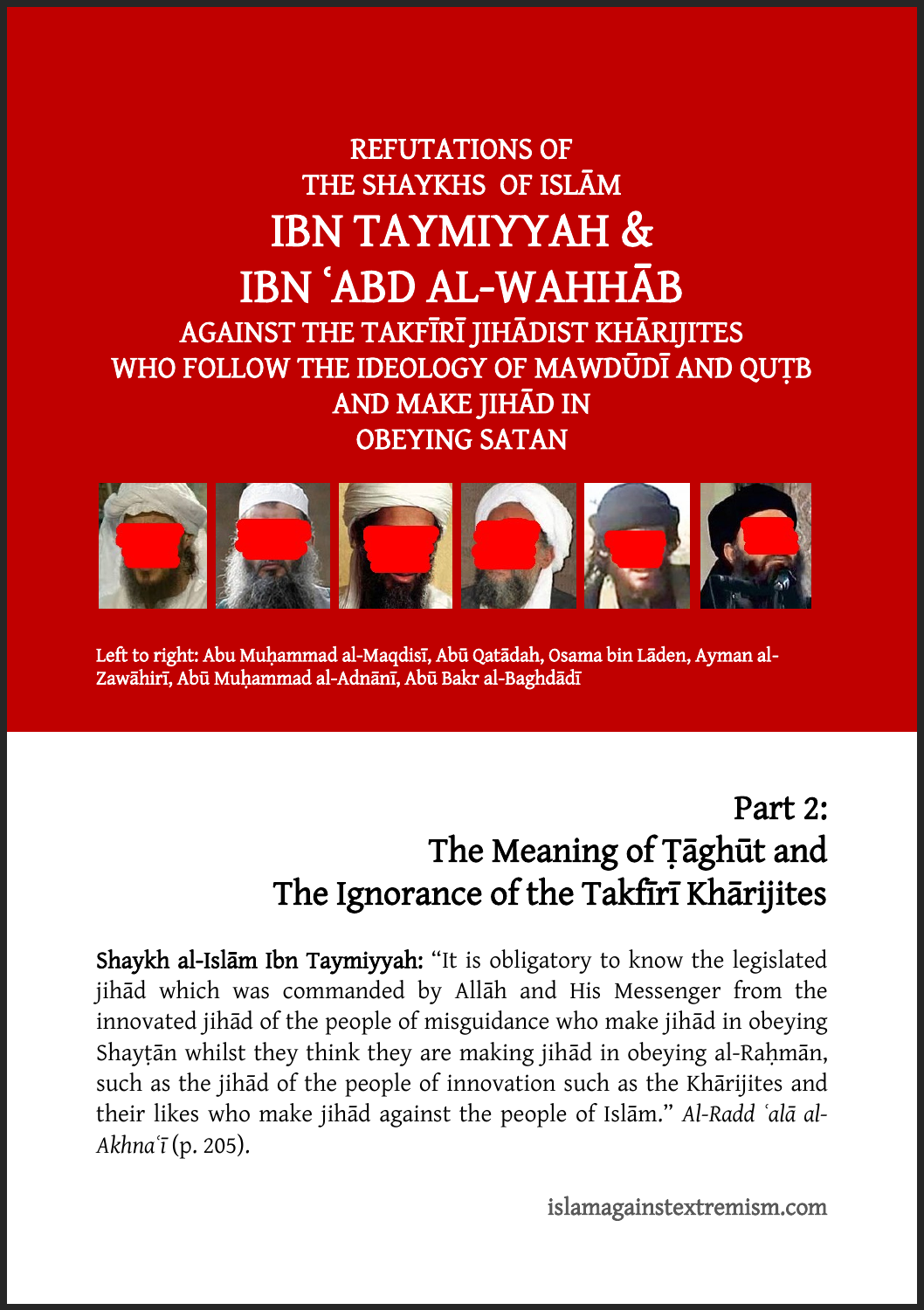1st Edition (1.20) Rabī al-ʿAwwal 1436H / December 2015CE.



© 2015 Abū Iyaaḍ Amjad bin Muḥammad Rafīq

This is a free electronic publication originally published on salafiebooks.com (www.salaf.com). If you did not download this ebook from salafiebooks.com it may not be original, genuine or safe and may have been modified without permission. To ensure authenticity and security download the original from salafiebooks.com and discard all other copies.

You may print this ebook for your personal use. Commercial use is prohibited. If you wish to spread this ebook you can publicize its unique URL at salafiebooks.com.

Salafī Publications 472 Coventry Road Small Heath Birmingham B10 0UG United Kingdom

t. 0121 773 0003 t. 0121 773 0033 f. 0121 773 4882

email: admin@spubs.com web: www.spubs.com

Learn more: takfiris.com | ikhwanis.com | sayyidqutb.com | shariah.ws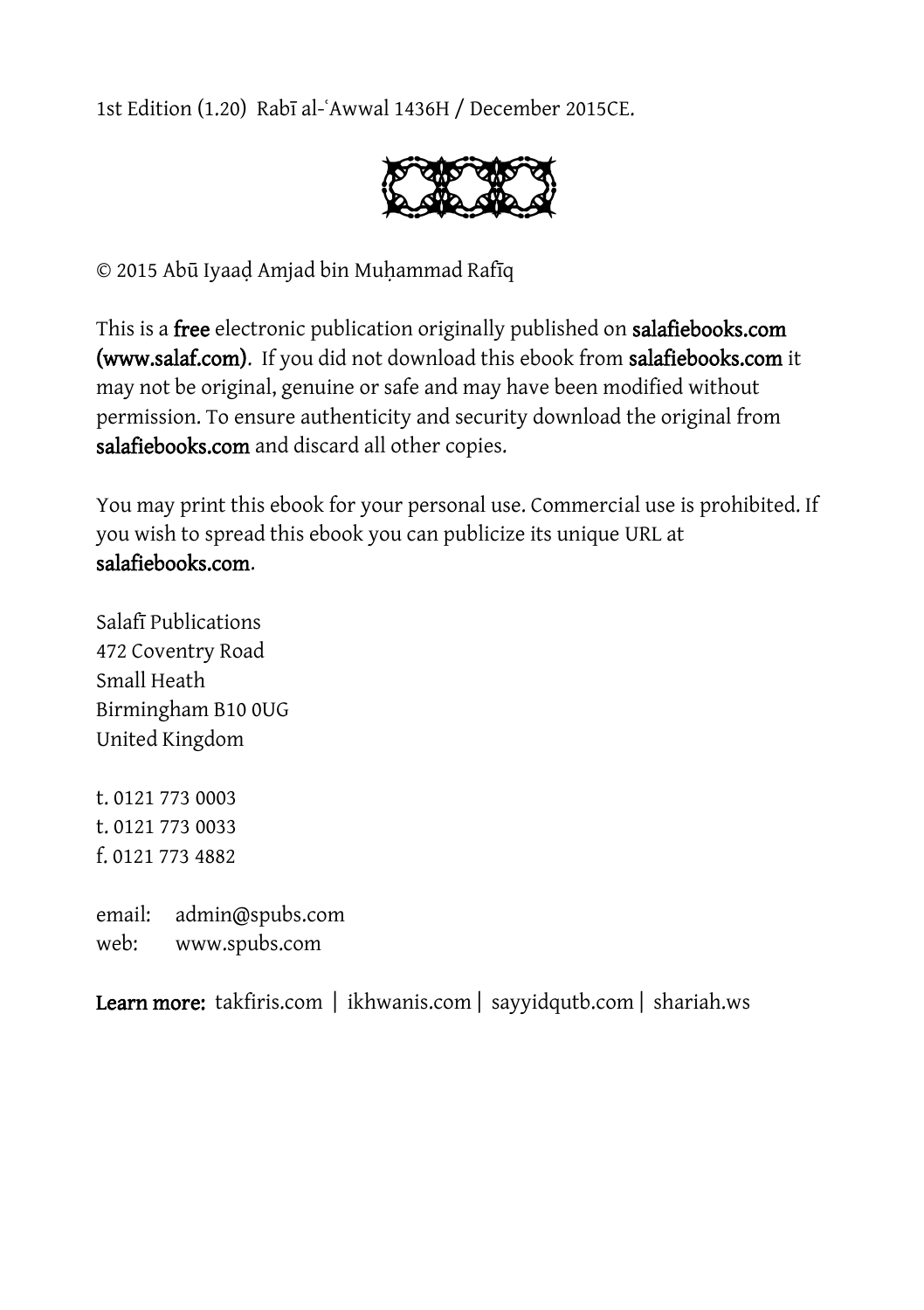### Introduction

In the introduction to the first part of this series we presented a broad overview of 20th century *philosophy* which gave rise to the doctrine and methodology of the Khārijites as outlined in the writings of Abū A<sup>1</sup>a Mawdūdī and Sayyid Qutb both of whom carried and spread the poison of the Rāfidī Shīʻah towards 'Uthmān and Muʿawiyah (رَضَلَقَتِهَا). In order to keep the reader's mind focused and keep the individual subjects within our series within context, we will reproduced that summary below.

Both Mawdūdī and Quṭb - the latter being strongly influenced by the former's writings - gave a purely political explanation of the basic declaration of Islām, (*lā ilāha illallāh*). They gave the word *ilāh* (deity) a meaning centred almost exclusively around the concept of "lawgiver" (*ḥākimiyyah*), thereby opposing what was well known and established with the scholars of the Salaf, past and present including Ibn Taymiyyah, Ibn al-Qayyim, Ibn ʿAbd al-Wahhāb and others (). Built upon this distortion, they considered all contemporary Muslim rulers (perceived and presented as "lawgivers") to have usurped the authority of Allāh and essentially declared them polytheists, apostates and enemies of Allāh. The stories of the Prophets and Messengers in the Qurʾān were then misinterpreted as being nothing but a struggle against despotic tyrants who had usurped the authority of Allāh by becoming lawgivers. Establishing political authority became the primary goal of the religion in this ideology. Thus, Islām and the matter of Tawhid became focused on one thing alone: Takfir of the Muslim rulers, disbelieving in these rulers (kufr bil-ṭāghūt) and striving to remove them. Jihad was then reframed as the struggle against apostate regimes (ṭawāghīt) in order to establish this narrow, restricted, politically-interpreted understanding of Tawḥīd. Because of the absence of a Muslim political authority, a genuine Muslim state or society no longer existed - all lands inhabited by Muslims were **lands of** disbelief (dār kufr), and thus the greatest obligation was to create, a genuine Muslim state and to bring about a jamāʿah, an ummah, that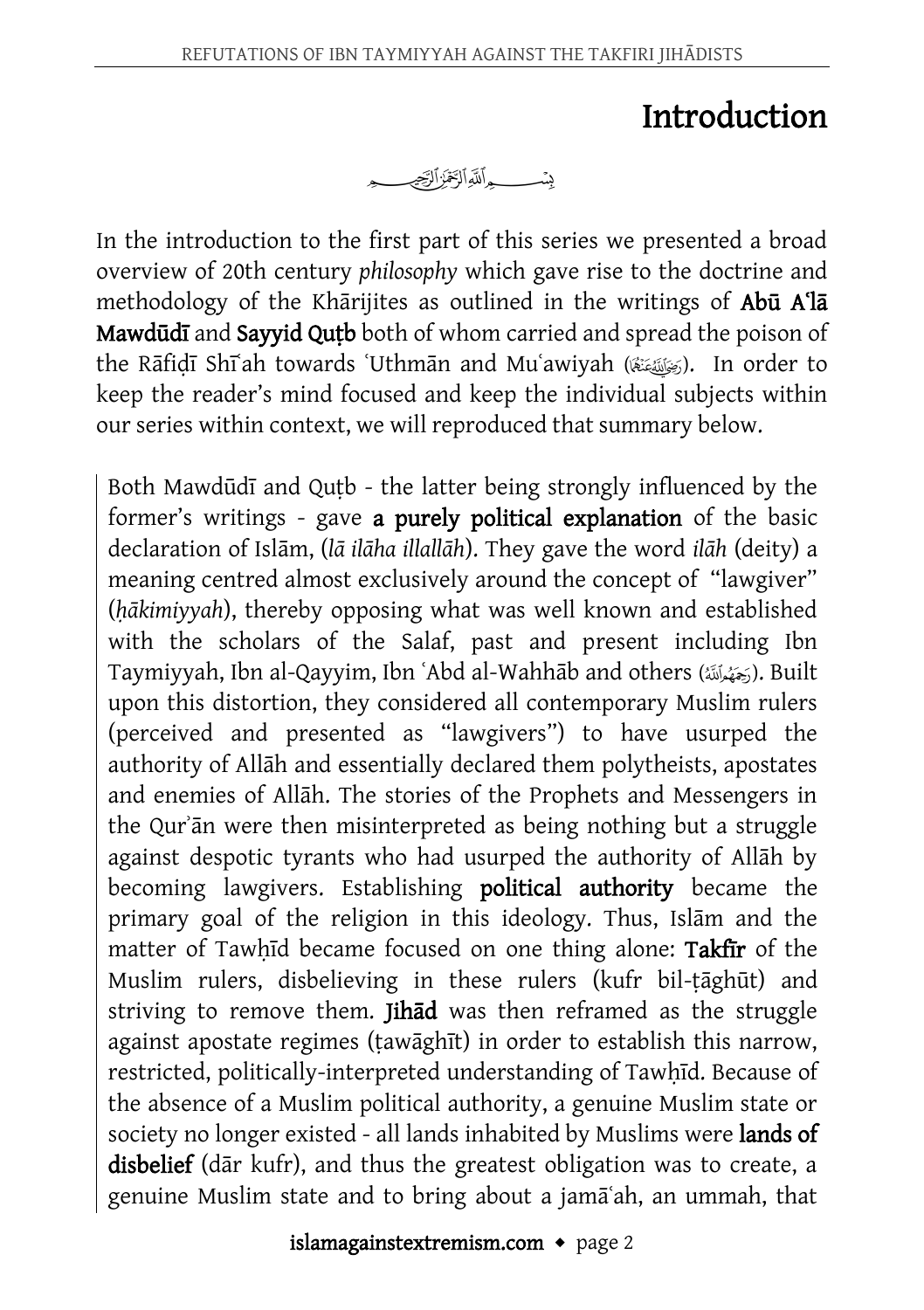had long been "absent" (al-ummah al-ghāībah). From here, developing a new body of jurisprudence was embarked upon so that the propounders of this ideology who saw themselves as the only true "monotheists" could determine how to behave with these societies of pre-Islāmic disbelief (*jāhiliyyah*) whose inhabitants had become completely ignorant of the Tawhid of the Messengers which they portrayed as "There is no lawgiver but Allāh (ḥākimiyyah)". Because these societies had become ignorant of what they saw as the quintessential, most crucial meaning of Tawhīd (*hākimiyyah*), they had to be called afresh to Islām and taught Tawhid once again. Whoever renewed his faith would then realise that his actualisation of this new restricted understanding of Tawhīd was in making jihād, against the rulers, the false deities (*tawāghīt*). The distinguishing line of faith (*īmān*) and disbelief (*kufr*) was drawn on the basis of this ideology. Whoever explicitly supported this ideology and its proponents was a believer and anyone who did not explicitly take its required stance towards the rulers and appeared to support or excuse them was a disbeliever (because he had not actualised "rejection of the tāghūt") and whoever was neither here nor there was suspected of hypocrisy (nifāq). Thus, the entire subject of Tawḥīd was focused around takfīr of the rulers and jihād against them. This is a broad outline of the basic elements of this ideology. This ideology infected the minds and hearts of many during the 80s and 90s due to many factors, one of which was the spread of this ideology amongst the participants in the Afghānī Jihād in the 1980s.

From the above, it should become clear that the central driving force behind this ideology is takfīr (excommunication) of all current Muslim rulers and their regimes or governments. However, the Qurʾān and the Prophetic Sunnah have come with the firmly, established and highlyemphatic principle of not revolting or contending with the sinful, tyrannical, oppressive rulers. This is a matter of consensus as confirmed by the scholars of the Muslims held in high esteem throughout the ages, including Ibn Taymiyyah and Ibn ʿAbdul-Wahhāb who both outlined this principle extensively and with great emphasis. This principle is an obstacle to those infected with this political ideology and they set out to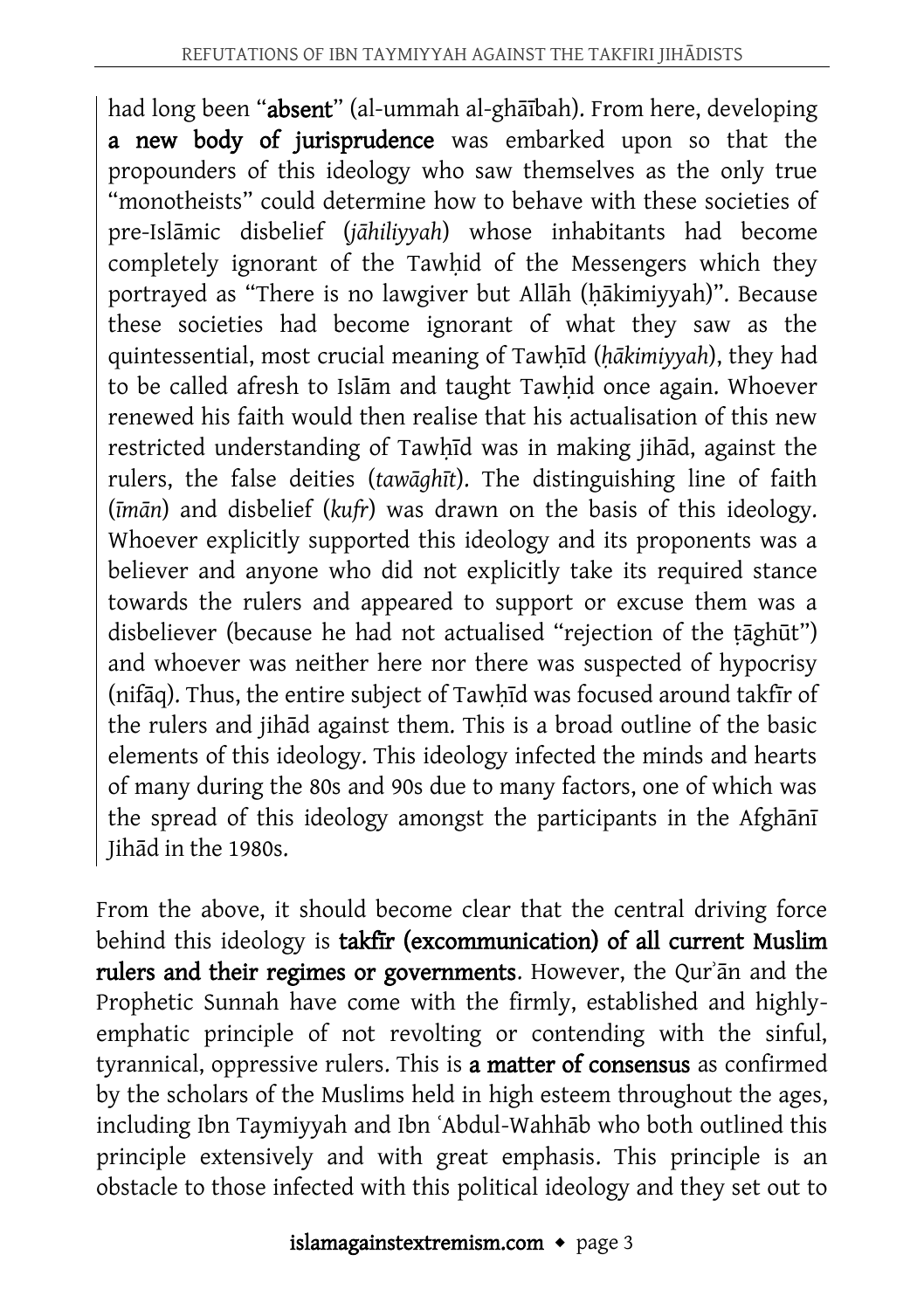prove that the Muslim rulers have indeed become apostates and abandoned Islām. Thus, this principle (of patience and obedience) does not apply to the contemporary Muslim rulers. Anything less than this judgement of disbelief would mean that the entire basis for their methodology - which is to revolt against the Muslim rulers whilst framing it as "Jihād" and "enjoining the good and prohibiting the evil" and "establishing the Islāmic State" and "bringing the ummah back into existence" - would be invalidated and rendered nothing but the way of the Khārijites who cause corruption and turmoil upon the land and who themselves do not judge by what Allāh revealed in their beliefs and methodologies.

In light of this, a large part of the polemical writings of the Takfīrī Jihādist Khārijites are centered around why the contemporary Muslim rulers were disbelievers and apostates and laying down proofs and principles for this. Naturally, since they gave a politically-charged interpretation of Tawhīd and made hākimiyyah the most special and significant element of it, they had to focus around the issue of ruling by other than what Allāh revealed and accuse the rulers of a) not judging by Allāh's law, b) replacing Allāh's law or c) instituting secular laws and use these issues to elicit unrestricted takfīr of all Muslim rulers. They also focused around issues of walāʾ (loyalty) and disloyalty (barāʾ) and political issues such as peace treaties. Upon their compound ignorance, they claimed the rulers were disbelievers on account of matters that were either permitted in the Shari<sup>ah</sup> or considered only major sins, not reaching the level of major disbelief. They delved into these matters upon ignorance and foolishness and sought to support their positions by misquoting and distorting the statements of Shaykh al-Islām Ibn Taymiyyah (خَمَانَة) and Shaykh al-Islām Muhammad bin ʿAbd al-Wahhāb (خَمَأَلَكَ). Just as they also often omitted the statements of these scholars which invalidated their falsehood outright, in a very explicit manner.

In a similar way to how the very first Khārirjites thought they were the true "Salafīs", the genuine followers of the very first "Salaf" in the Ummah, who is the Prophet (صَأَلَلْهُ عَلَيْهِ صَلَّى) himself, by claiming to have understood Tawhīd better than the Companions (the actual followers of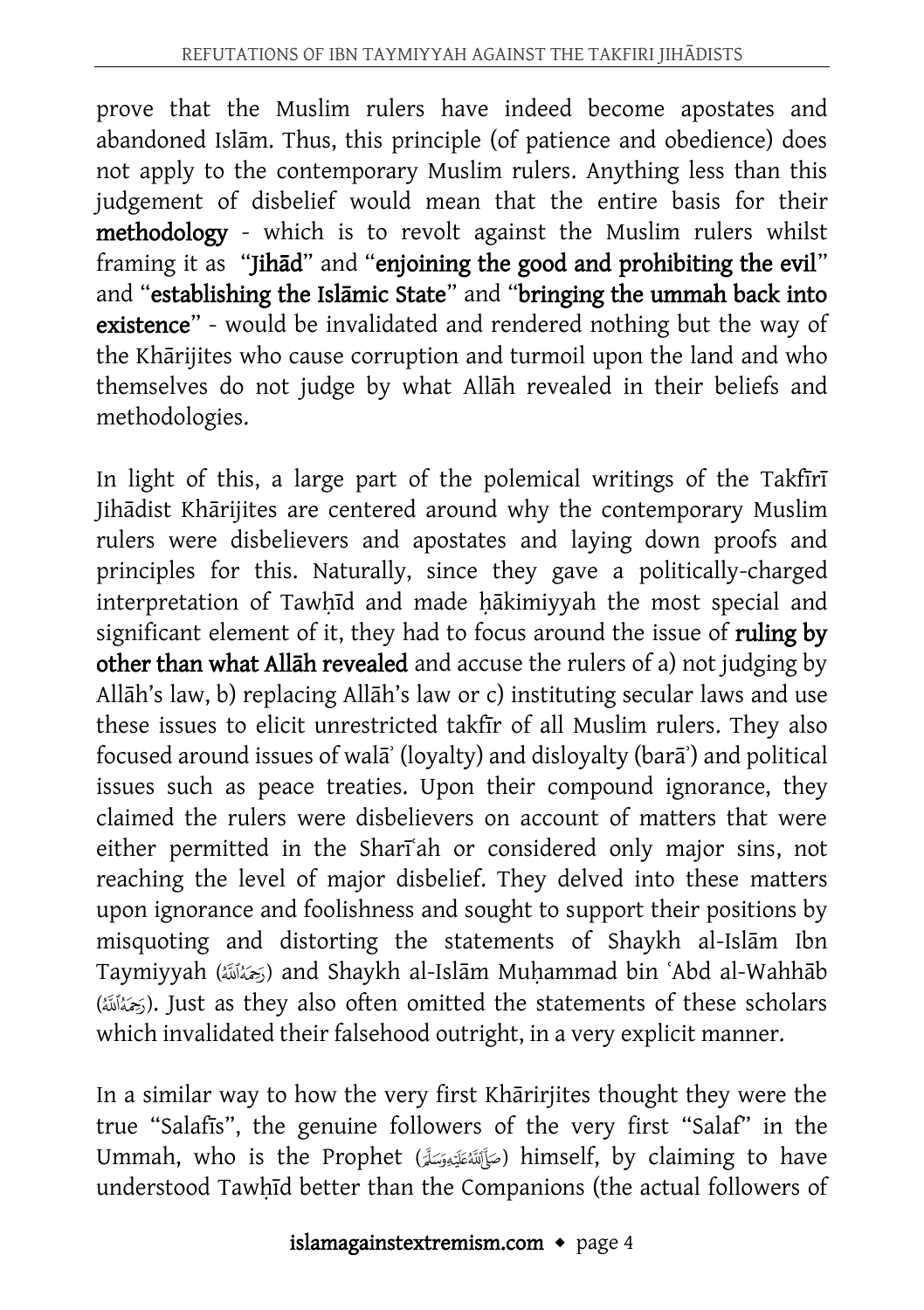the Prophet), then these modern Takfīrī Jihādist Khārijites nurtured upon the books of Mawdūdī and Quṭb claimed they were the ones who truly understood the writings of Ibn ʿAbd al-Wahhāb and that the offspring of Ibn ʿAbd al-Wahhāb today, such as the scholars of Āl al-Shaykh, Shaykh Ibn Bāz, Shaykh Ibn al-ʿUthaymīn and the scholars of Najd today are apostates, because these scholars had not understand what they, the Khārijites had understood. This is despite the fact that none of these lying devils and rabies-infested dogs ever studied these books with genuine scholars, the actual scholars who have a direct chain of study going back to Ibn ʿAbd al-Wahhāb. We do not see this extremist doctrine of Quṭb and Mawdūdī being propounded by the genuine scholars who inherited the teachings and writings of Ibn ʿAbd al-Wahhāb - not a trace of it can be found in their books and writings. In fact, we see that Shaykh ʿAbd al-Laṭīf, the great grandson of Ibn ʿAbd al-Wahhāb, when there appeared a faction of the Khārijites, trying to throw their ideological filth onto his great grandfather, he exposed them and refuted them in a lengthy treatise. They brought the exact same doubts brought by the Khārijites of today, from the tail ends of al-Ikhwān, al-Tahrīr, al-Qaeda and ISIS.

Because of its extreme relevance to our subject in general, we present the opening of his treatise for the reader to reflect upon: Shaykh ʿAbd al-Latīf bin ʿAbd al-Rahmān bin Hasan (حَمَنَالَلَهُ) wrote a treatise to a person called ʿAbd al-ʿAzīz al-Khaṭīb who had entered into matters of takfīr (excommunication) upon the way of the Khārijites and within which he wrote the following, "And in the year 1264H I saw two renegades from your likes at al-Ahsa<sup>2</sup>. They had abandoned the Friday prayer and the congregrational prayer (alongside the Muslims) and made takfīr (excommunication) of the Muslims who were in that land. Their proof was of the same type as yours. They say that the inhabitants of al-Ahsa<sup>'</sup> sit with Ibn Fayrūz and mix with him and his likes from those who have not rejected the ṭāghūt (false deities) and who did not make explicit the takfir of his grandfather who had rejected the call of Shaykh Muhammad (bin ʿAbd al-Wahhāb), did not accept it and showed enmity towards it. They (the two men) said: Whoever does not explicitly announce the disbelief (of the aforementioned) is himself a disbeliever in Allāh, he has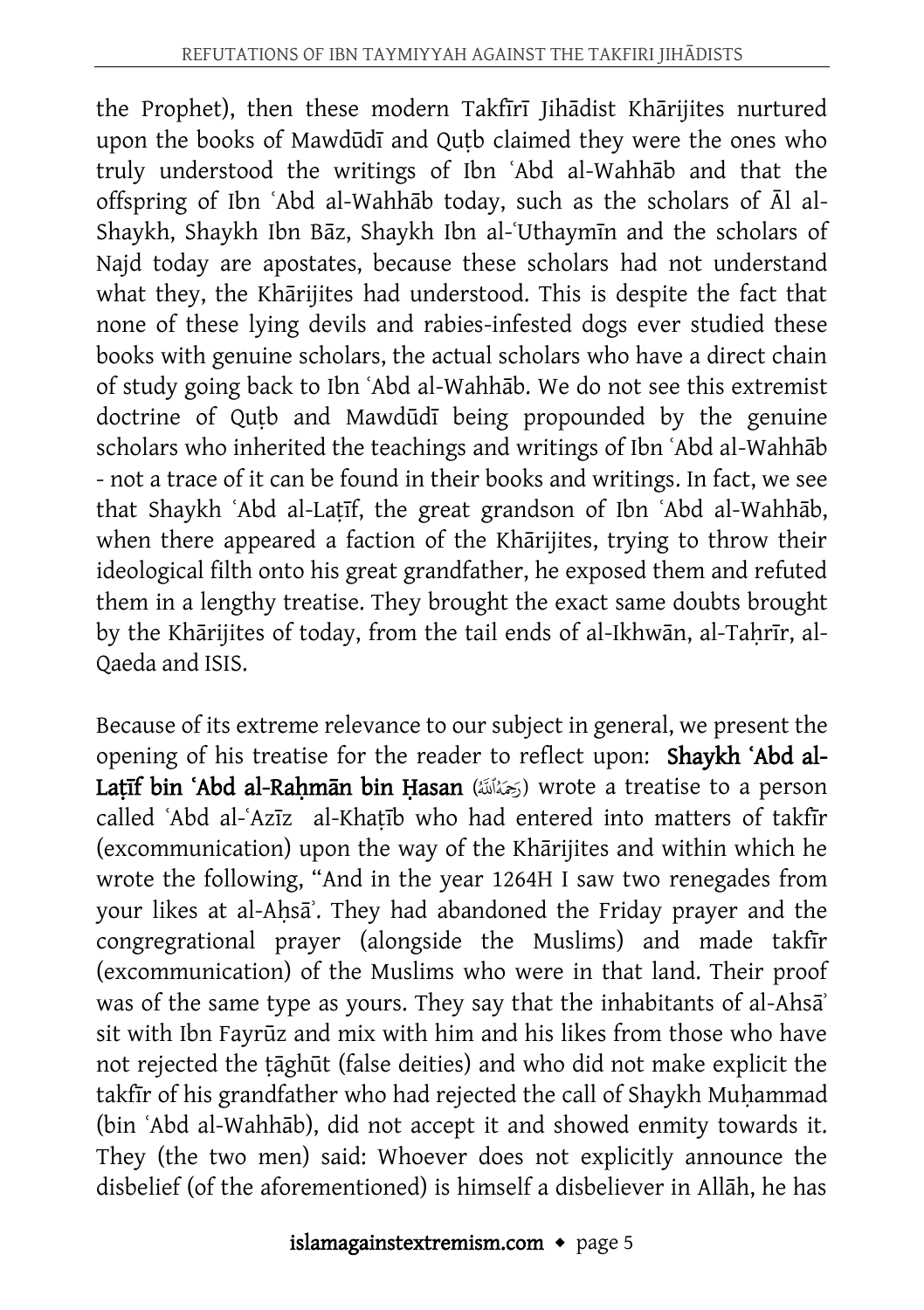not genuinely rejected the tāghūt. And whoever sits with such a person is like him. They built upon these two false, astray principles what amounts to judgements of clear apostasy, until they abandoned returning the salutation of peace. Their affair was raised to me and I summoned them and threatened them and was very harsh in speech towards them. In response, they claimed firstly, that they are upon the creed of the Shaykh, Muhammad bin `Abd al-Wahhāb, that his treatises are with them. So I uncovered their doubts and refuted their misguidance with what I could recall in the gathering. I informed them that the Shaykh (Mūhammad bin ʿAbd al-Wahhāb) is innocent of this doctrine and creed, that he does not make takfīr except on account of (such actions) which all the Muslims are agreed upon, the doer of which is to be excommunicated. Actions such as major polytheism, disbelief in the signs of Allāh and His Messengers or something from them, after the establishment of the proof and it being conveyed sufficiently. Such as takfīr of the one who worshipped the righteous dead, invoked them alongside Allāh and made them partners with Him in what He alone deserves from His creation of worship and servitude (ilāhiyyah). This is agreed upon by all the people of knowledge and faith and by every faction from the people of the blind-following schools. They single out this matter (in their works) with great treatment, mentioning its ruling and what necessitates apostasy, and they textually state that shirk (polytheism) is (from such affairs). Ibn Ḥajr [al-Haytāmī] has dedicated a book to this matter, calling it *al-Iʿlām bi-Qawāṭiʿ al-Islām* (Notification of the Decisive Affairs of Islām).<sup>1</sup> These two aforementioned Persian men made an apparent repentance and showed remorse, claiming that the truth had become clear to them. But then they met together at the coastal region and returned back to that statement. It then reached us about them that they made takfīr of the rulers of the Muslims on the basis that they had made written communication with the Egyptian rulers. Rather, they even made takfīr of the one who mixed with the one who wrote to them from the scholars of the Muslims. We seek refuge

 $\overline{a}$ <sup>1</sup> In this book the author mentions the statements, actions and inward beliefs and intentions that comprise disbelief.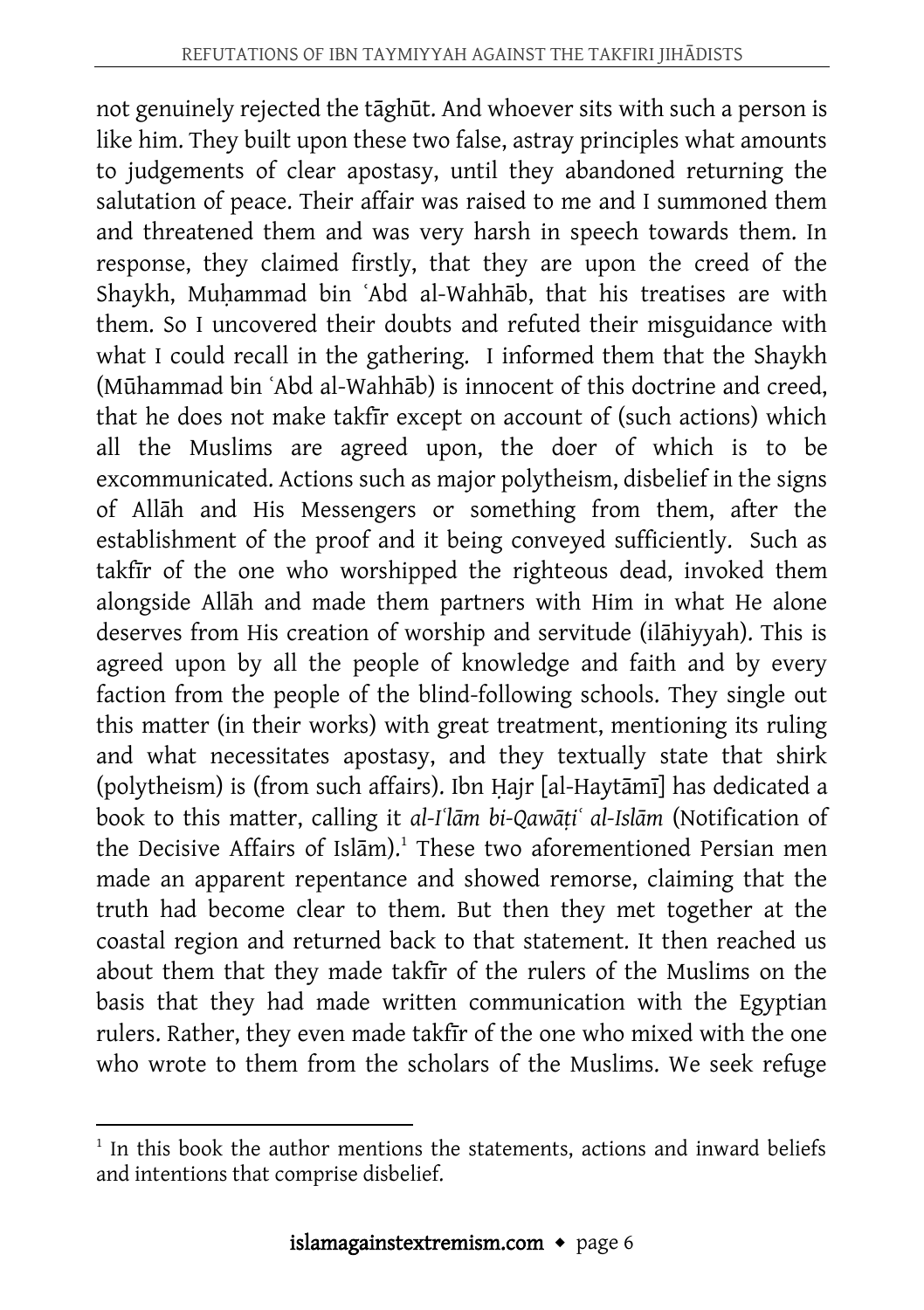from misguidance after guidance and a bad state after a good state. And it has reached us from you what is similar to this. You have delved in issues in this field such as speech about loyalty (muwālāt) and disloyaly (muʿādāt), peace settlements, diplomatic writings, spending of wealth and offering gifts and what is similar to that of [discussions] about the statement of the people committing shirk with Allāh, misguidances, judging by other than what Allāh revealed from the customs of the bedouins and their likes. [Matters] in which none but the scholars who possess intelligence speak about, those whom Allāh has bestowed with understanding (fahm), who have been given wisdom (hikmah) and decisive speech. Any speech regarding this (field) is restricted to acquaintance of what we have mentioned, knowledge of general and universal principles. It is not permissible for the one who is ignorant of (these principles) to speak in this field or in others, or for the one who turns away from these principles or from their details. For indeed, generalization, absolution, absence of knowledge of the points of discourse and its details brings about confusion, error and absence of understanding bestowed by Allāh, all of which corrupts religion, separates the minds and comes between them and understanding the Sunnah and the Qurʾān. Ibn al-Qayyim () said in his Kāfiyah, '*Upon you is detail (tafsīl) and clarity (tabyīn), for absolution (iṭlāq) and generalization (ijmāl) without clarification have corrupted this existence and have caused the minds and opinions of every age to stumble*.' As for takfīr on account of these matters which you have claimed, of the matters constituting disbelief for the people of Islām (as you allege), then this is the doctrine of the Ḥarūrī renegades (the Khārijites), those who revolted against ʿAlī bin Abī Ṭālib, the Chief of the Believers and whoever was with him amongst the Companions." End of quote from Shaykh ʿAbd al-Laṭīf.<sup>2</sup>

Note how those two Persians and ʿAbd al-ʿAzīz al-Khaṭīb were affected by the ideology of the Khārijites and brought judgements of takfīr based upon accusing people of sitting and mixing with rulers who fought against the daʿwah to Tawḥīd, the issue of not ruling by what Allāh

 $\overline{a}$ <sup>2</sup> Refer to *al-Durar al-Saniyyah* (1/466 onwards).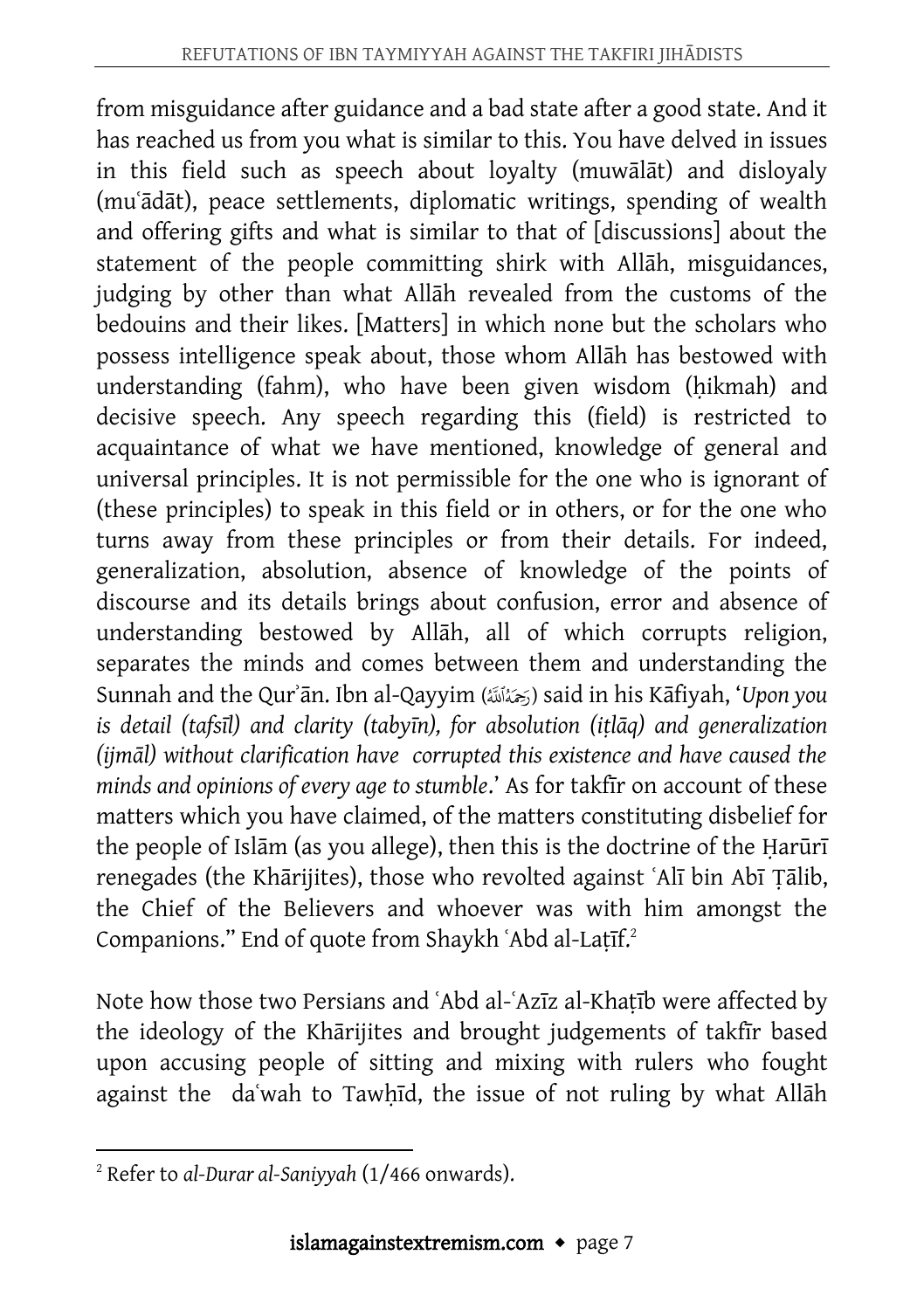revealed, issues of loyalty and disloyalty, issues of peace treaties with polytheists, diplomatic relations, spending of wealth and offering gifts to non-Muslims and what is similar.

#### All of these are identical to the issues brought today by the heads of the Takfīrī Khārijites, the leaders of al-Qaeda and ISIS - and all of this confusion and misguidance returns back to the political ideology in the writings of Qutb and Mawdūdī.

It is clear then that diseased individuals just like the Barking Hound, Abū Muḥammad al-Maqdisī and the Butcher of London, Abū Qatādah, [who engineered the slaughter of thousands of innocent Muslim women and children in Algeria by way of his fatwās permitting their slaughter during the mid-1990s] - both of whom played their individual ideological roles along with many others in the appearance of ISIS - that such individuals existed during the era of the grandchildren of Shaykh al-Islām Muhammad bin 'Abd al-Wahhāb. They were foreigners who had not studied with the genuine scholars (the students and offspring of Shaykh Muhammad bin `Abd al-Wahhāb) and hence they misunderstood a great deal and used issues such as ruling by other what Allāh revealed, loyalty and disloyalty, peace treaties (with non-Muslims), "rejection of ṭāghūt" and what is similar. They claimed to have the writings of Ibn ʿAbd al-Wahhāb, just like the Barking Hound, Abū Muḥammad al-Maqdisī, a despicable lying fraudster, claims today, when he is criticised for promoting his extremist Takfīrī ideology, he claims that his views were merely a product of the books he was reading such as al-Durar al-Saniyyah, trying to throw his filth on to the Salafī scholars and their writings. So he says, "Blame them, not me". The reality is that just like those two Persian men and ʿAbd al-ʿAzīz al-Khaṭīb refuted by Shaykh Muhammad bin `Abd al-Wahhāb's grandson, al-Maqdisī, was and is an ignoramus, he did not study with the genuine scholars who would have taught him the tafṣīlāt (details, classifications, categories) and the intended meanings behind what he tried to read and grasp himself. As a result - having first been nurtured upon the ideology of Quṭb and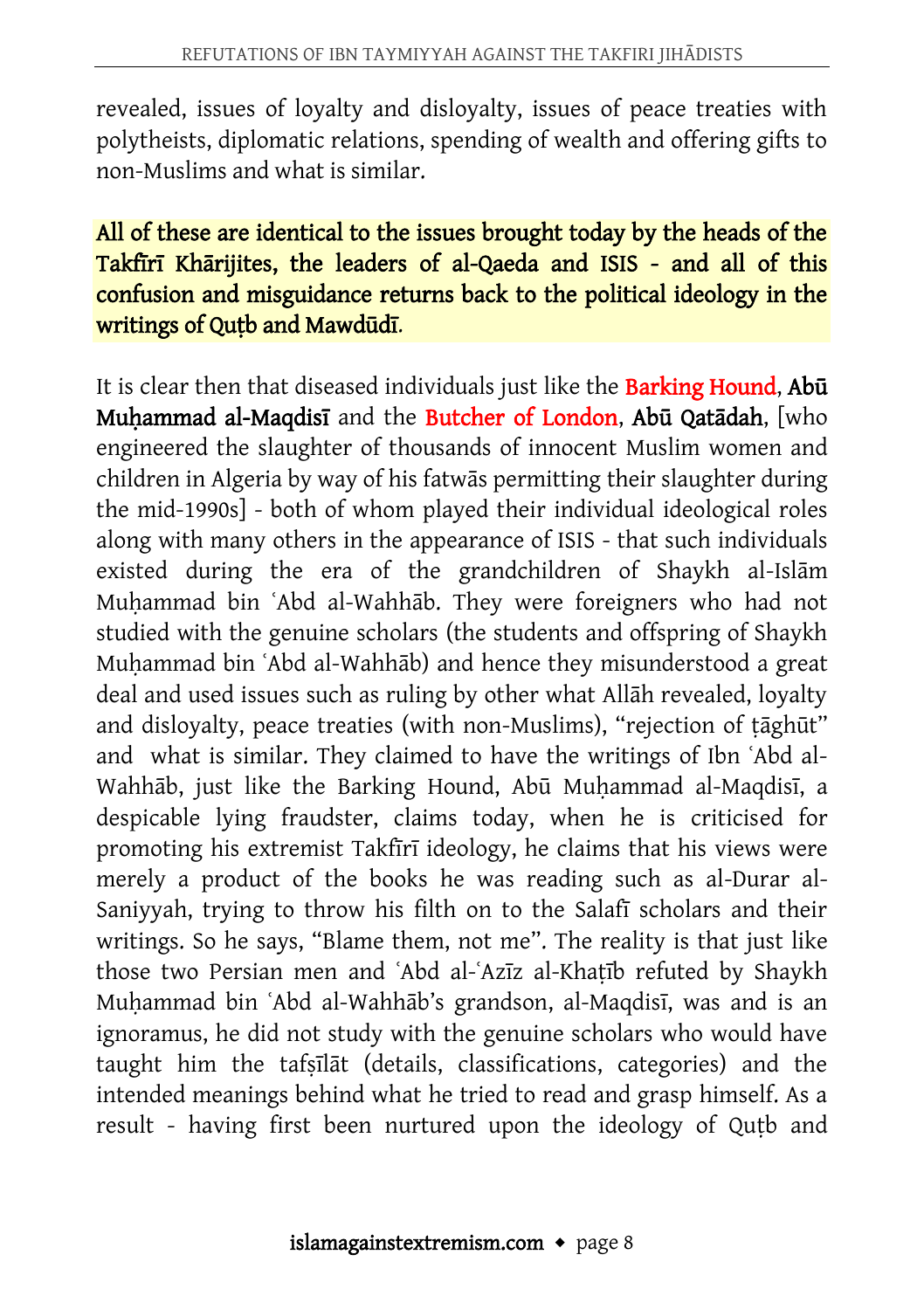Mawdūdī as he admits himself $3$  - al-Maqdisī viewed these writings with his Takfīrī Jihādī poison and imposed upon them what his soul and his devil whispered to him. As a result, he (and many like him) manifested the traits of a donkey on the one hand and a barking ferocious hound on the other.

So the above statement of Shaykh ʿAbd al-Laṭīf bin ʿAbd al-Raḥmān bin Hasan provides the correct perspective from which these Khārijites of al-Qaeda, ISIS, Nusrah and the figureheads whose writings paved the way for them over the past three decades should be viewed. They are pseudoscholars, their leaders are motivated by wealth (māl) and authority (wilāyah) just like the first Khārijites. They did not understand the foundations of religion, or half-understood them and never learned from the genuine scholars, but from the books of ideology (fikr), from the writings of the Rafidah such as Sayyid Qutb and Abū A'la Mawdūdī who reviled Muʿāwiyah (). Anyone who reviles a single Companion is a vile Rāfiḍī innovator in the judgement of the Salaf.<sup>4</sup> So they were nurtured upon his evil ideology, taking it from the writings of evil Rafidi innovators, and brought out from it the ideology of the Khārijites. Then they went to the books of the Salafī scholars and imposed their own poisonous filth onto those writings, whilst accusing the actual inheritors of that correctly understood knowledge as apostates who had not disbelieved in the tawāghīt but wholeheartedly supported them and believed in them! Whereas in actual fact those Salafī scholars are simply judging by what Allāh has revealed by implementing the Sharīʿah of Allāh and in what is outlined in great detail in the books of Ibn Taymiyyah and Ibn ʿAbd al-Wahhāb of hearing and obeying those in authority, irrespective of their sinfulness, impiety, mistakes or transgressions. This

 $\overline{a}$ <sup>3</sup> Al-Maqdisī wrote, "The brothers who nurtured us upon al-Zilāl, Milestones and other books of Sayyid Quṭb and his brother, and al-Mawdūdī with a nurturing during custodianship - I mean at the beginnings of guidance." In his treatise, *Mīẓān al-Iʿtidāl* (p. 5).

<sup>4</sup> Imām Ḥarb bin Ismāʿīl al-Kirmānī (d. 280H) cites the consensus of the Salaf on this matter and states that anyone who reviles a single Companion, belittles him or speaks about him is a vile Rāfiḍī innovator (Rāfiḍī Khabīth Mubtadiʿ).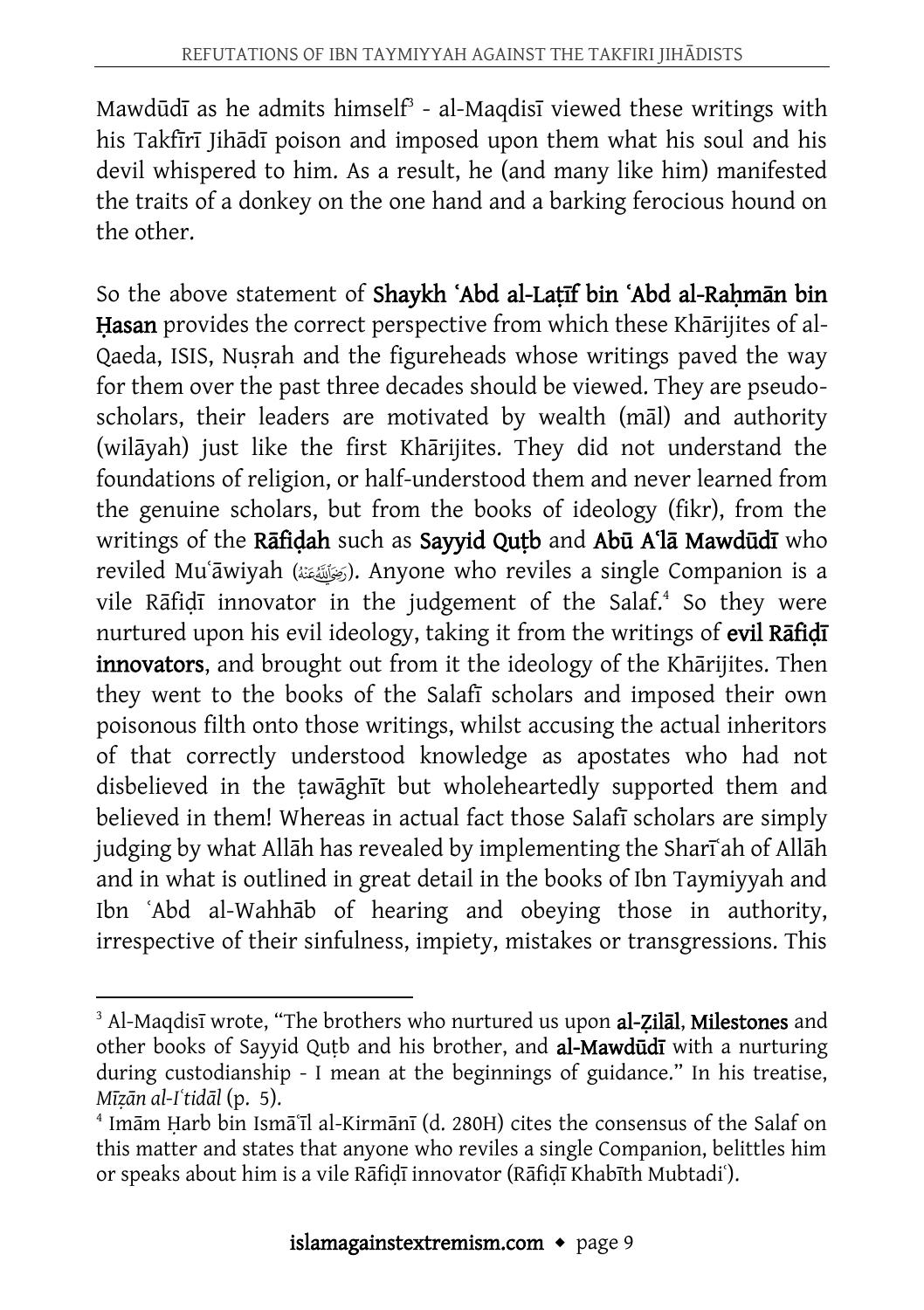is due to their understanding (*fiqh*) in the religion and their great concern for the people at large.

What has preceded provides the ideal setting to now look at the issue regarding this word and this slogan, "ṭāghūt" which has become merchandise for the Takfīrī Jihādīs through which they recruit the ignorant, teaching them the doctrines they found in the books of Rāfiḍīs like Abū A<sup>'</sup>lā Mawdūdī and Sayyid Qutb, and then deceiving them into thinking that the political ideology centred around this particular word is expounded by Ibn Taymiyyah and Ibn ʿAbd al-Wahhāb, a great and mighty lie indeed.

> Abū ʿIyaaḍ 5th Rabīʿ al-Awwal / 16th December 2015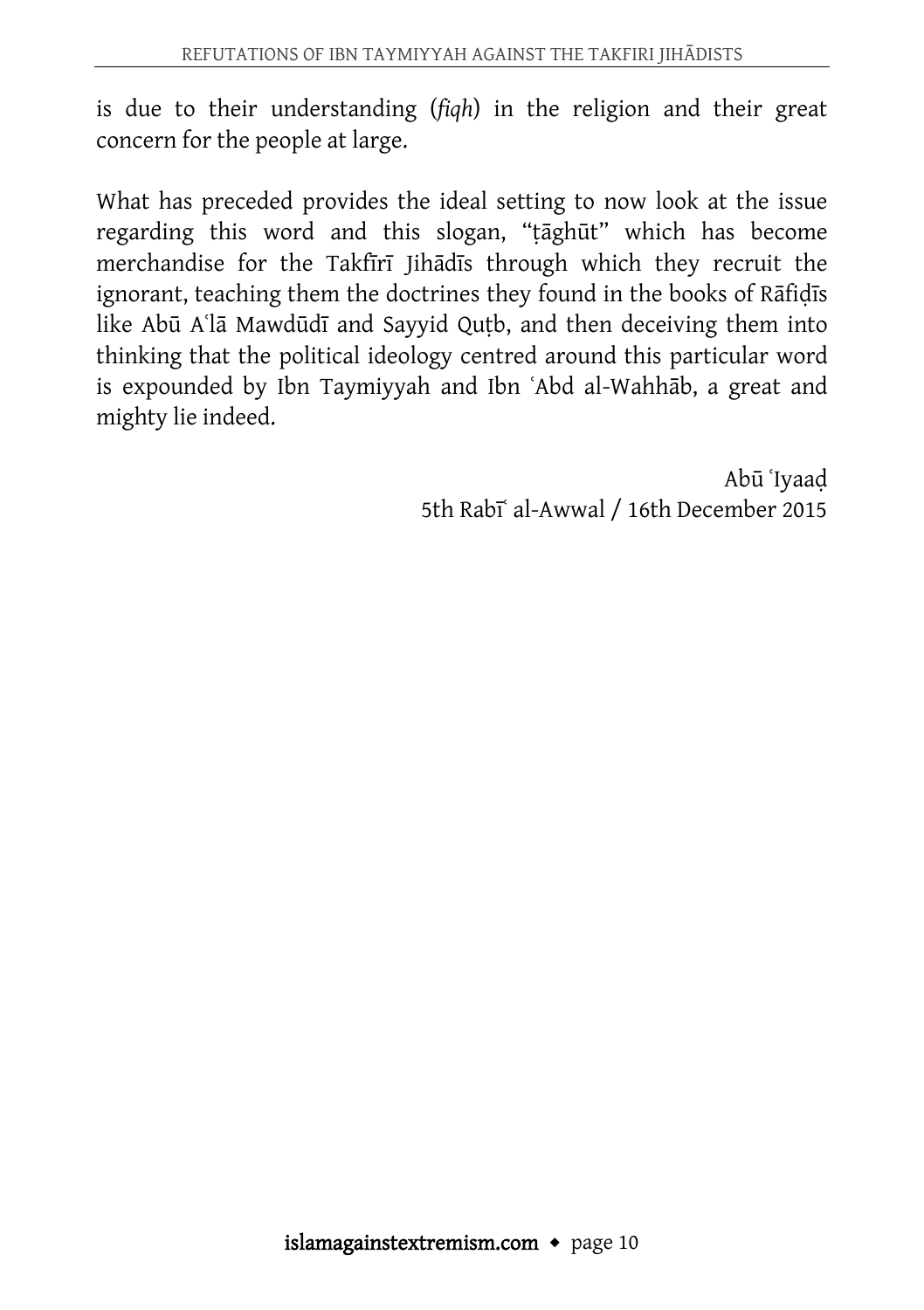# Part 2: The Meaning of Ṭāghūt and The Ignorance of the Takfīrī Khārijites

### Summary

In Part 1 of this series we established from the speech Ibn Taymiyyah and Ibn ʿAbd al-Wahhāb their affirmation of the judgement (*ḥukm*) of Allāh and His Messenger with respect to the sinful, tyrannical rulers who usurp wealth and authority on the one hand and the Khārijite renegades who appear as pious worshippers on the hand, who call for rebellion and bloodshed. The Takfīrī Jihādīs know that this judgement of Allāh and His Messenger opposes their Khārijite ideology. Thus, to oppose and overcome the judgement of Allāh and His Messenger and justify takfīr of the rulers in absolute terms, without any tafṣīl (detail) is central to their ideology. To support this position, they either spread the doubt that the word "ṭāghūt" (false deity) is synonymous with "disbeliever" or they leave their audience to make this assumption without further clarification. In other words, the notion that whoever is labelled a "tāghūt" must be a disbeliever, by default. Whilst some of the smarter ones at the higher levels may know that this is not true, when they make judgements of unrestricted takfīr and present this as "rejection of the ṭāghūt", they will leave their ignorant, uneducated followers to think that tāghūt = kāfir and that the use of this term tāghūt is the same as the application of takfir. This supports and perpetuates the Qutb-Mawdūdī ideology that a person's Tawhīd is invalid and will not have been actualised until he makes explicit takfīr of all of the rulers, absolutely without exception and only then will he have "disbelieved in the tāghūt". This doubt - based upon ignorance and following desires - is clarified in what follows from the speech of Shaykh al-Islām Ibn Taymiyyah, Shaykh al-Islām Ibn ʿAbd al-Wahhāb and others.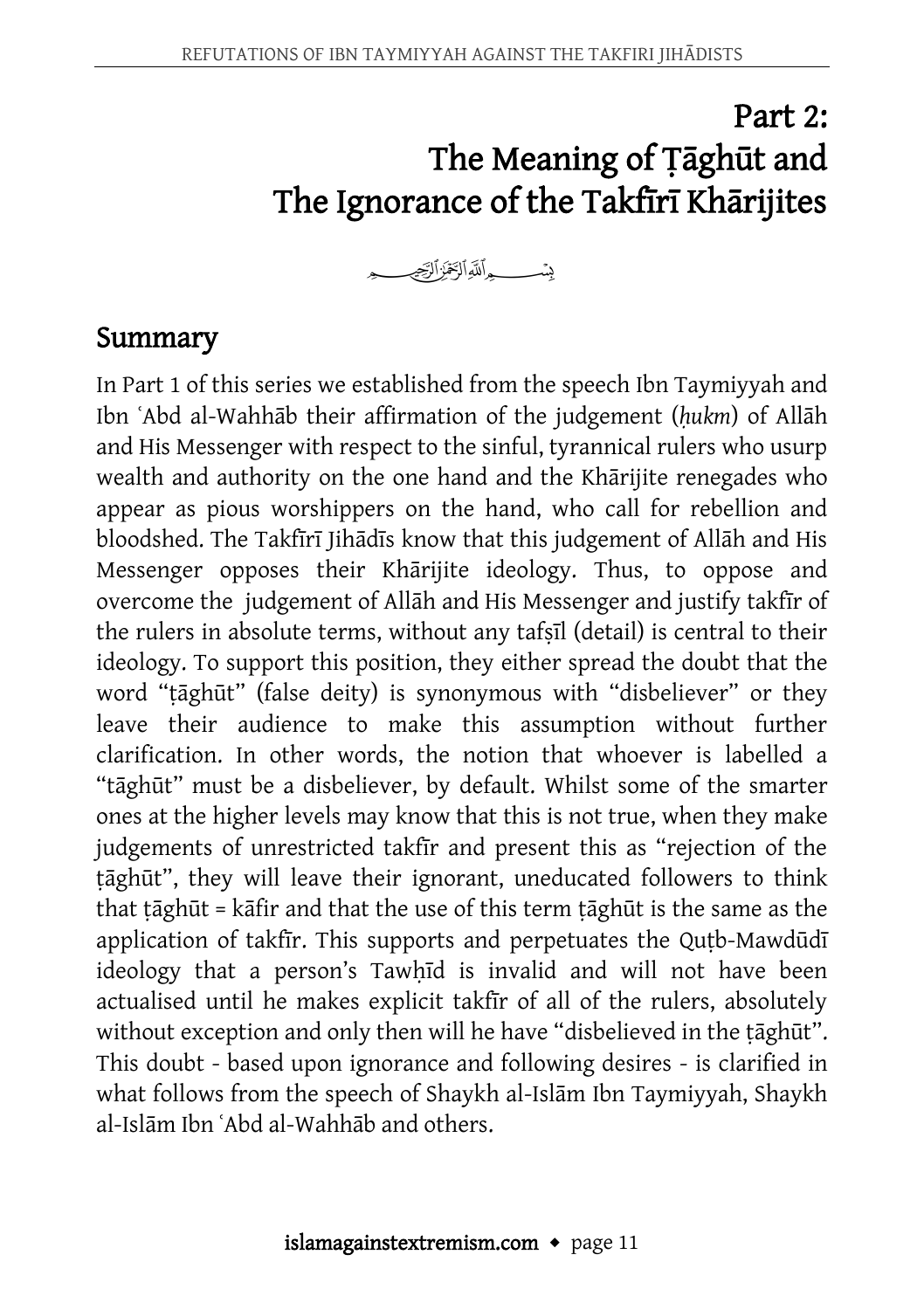## The Texts

Shaykh al-Islām Ibn Taymiyyah (رَحَمُنَاتَنَا) stated about "țāghūt", "It is a generic term into which Shayṭān, the idol, the soothsayer, the dirhām and dīnār enter."<sup>5</sup> I**bn al-Qayyim** stated, "Mentioning the four ṭāghūts by which the people of figurative interpretation have destroyed the strongholds of the religion and by which they have violated the sanctity of the Qurʾān and have erased the affairs of faith"<sup>6</sup> Then he mentions four principles used by the Ashʿarīs and Māturīdīs to negate or explain away the attributes of Allāh. Shaykh al-Islām Muhammad bin 'Abd al-Wahhāb said, "The tawāghīt are many, but those who stand out are five: The first is Shayṭān, then the tyrannical ruler, the one who takes bribes, the one who is pleased with being worshipped and the one who acts without knowledge."<sup>7</sup>

From these sample texts it is clear that the word tāghūt is not synonymous with disbeliever, since it is applied to *inanimate things* (idols, dirhām, dīnār) in which the limits are exceeded, innovated principles which exceed the limits of the Shari<sup>ah</sup>, those who exceed the limits by committing major sins such as tyranny and taking bribes and those who are **disbelievers** such as Shaytan who are pleased with being worshipped. Thus, it refers to a genus within which are different actions and variant categories. Whilst this is easily grasped by the reader, it is important to give a broader treatment of this subject so that any possible doubts can be ended from the outset. This will be done in the notes and discussion that follow. However, just from the above quotes, the immediate conclusion to be made is that it is not possible to understand from the speech of Ibn Taymiyyah or Ibn ʿAbd al-Wahhāb that ṭāghūt = kāfir except by distortion of their speech or by selective quotation with ommission of certain key statements from them that clarify, specify and qualify their other statements.

 $\overline{a}$ 

<sup>5</sup> *Majmūʿ Fatāwā* (16/565).

<sup>6</sup> *Al-Ṣawāʿiq al-Mursalah* (2/632).

<sup>7</sup> *Al-Durar al-Saniyyah* (1/137).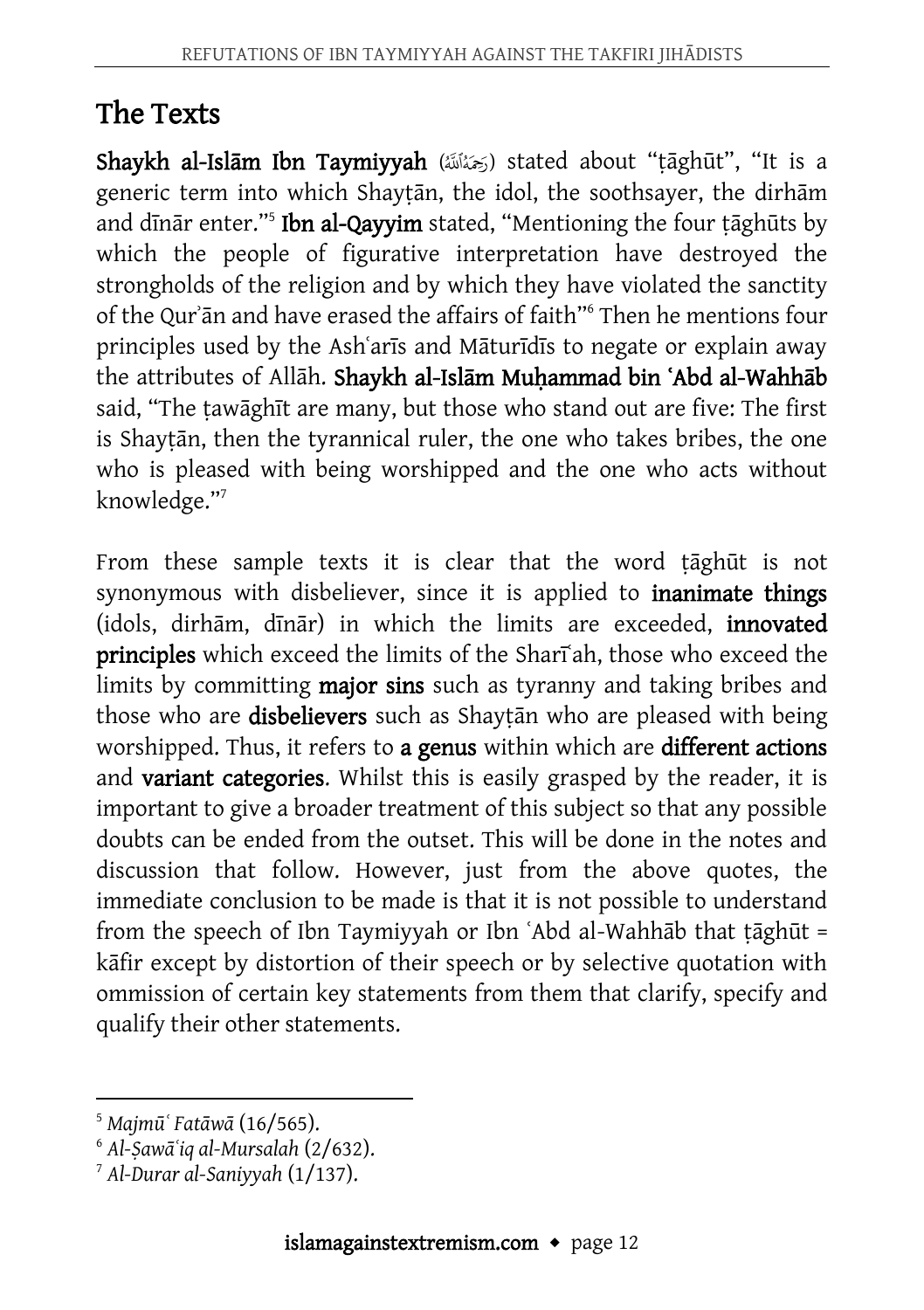## Notes and Discussion

01. Shaykh Sulāymān bin ʿAbdullāh, the author of Taysīr al-ʿAzīz al-Ḥamīd, asid, "The (word) ṭāghūt is derived from ṭughyān which means *transgressing the limit*, and the Salaf explained it through some of its individual instances..."<sup>8</sup> Ibn al-Qayyim said, "The ṭāghūt is everything with respect to which the servant trangresses the limits, whether in relation to what is worshipped, followed or obeyed. Thus, the ṭāghūt of every people is the one to whom they refer for judgement besides Allāh nad His Messenger, or worship him besides Allāh, or follow him without insight (in religion) from Allāh, or obey him in what they do not know to be obedience to Allāh." <sup>9</sup> Thus, the general concept is *transgression of the limits* laid down by the Sharīʿah.

When we consider that this word tāghūt can be taken as either an *active* participle (ism al-fāʾil) or passive participle (ism al-mafūl), then it can be applied to: a) The one from whom transgressing the limit occurred. Such a person may be a disbeliever or merely a sinner, depending the type of transgression he fell into, and b) The being with respect to which transgressing the limit occurred, thus a person transgresses the limit in his actions of worship, following and obedience with respect to this being. This transgression may be disbelief or it may be less than disbelief. Further, the one with respect to whom the limit has been transgressed is not to be blamed unless he is pleased that limits in following, obeying and worship should be transgressed with respect to him.

From the above, it is clear that the types of transgressions are varied and that the word ṭāghūt can be applied to the one transgressing the limits and the one with respect to whom the limits have been transgressed. Further, the nature of the transgression varies and does not have a single ruling. From it is that which is disbelief and from it is that which is less than that. This type of detail is found and elaborated upon by the

 $\overline{a}$ <sup>8</sup> Taysīr al-ʿAzīz al-Ḥamīd (1/141).

<sup>9</sup> Iʿlām al-Muwaqqiʿīn (1/50).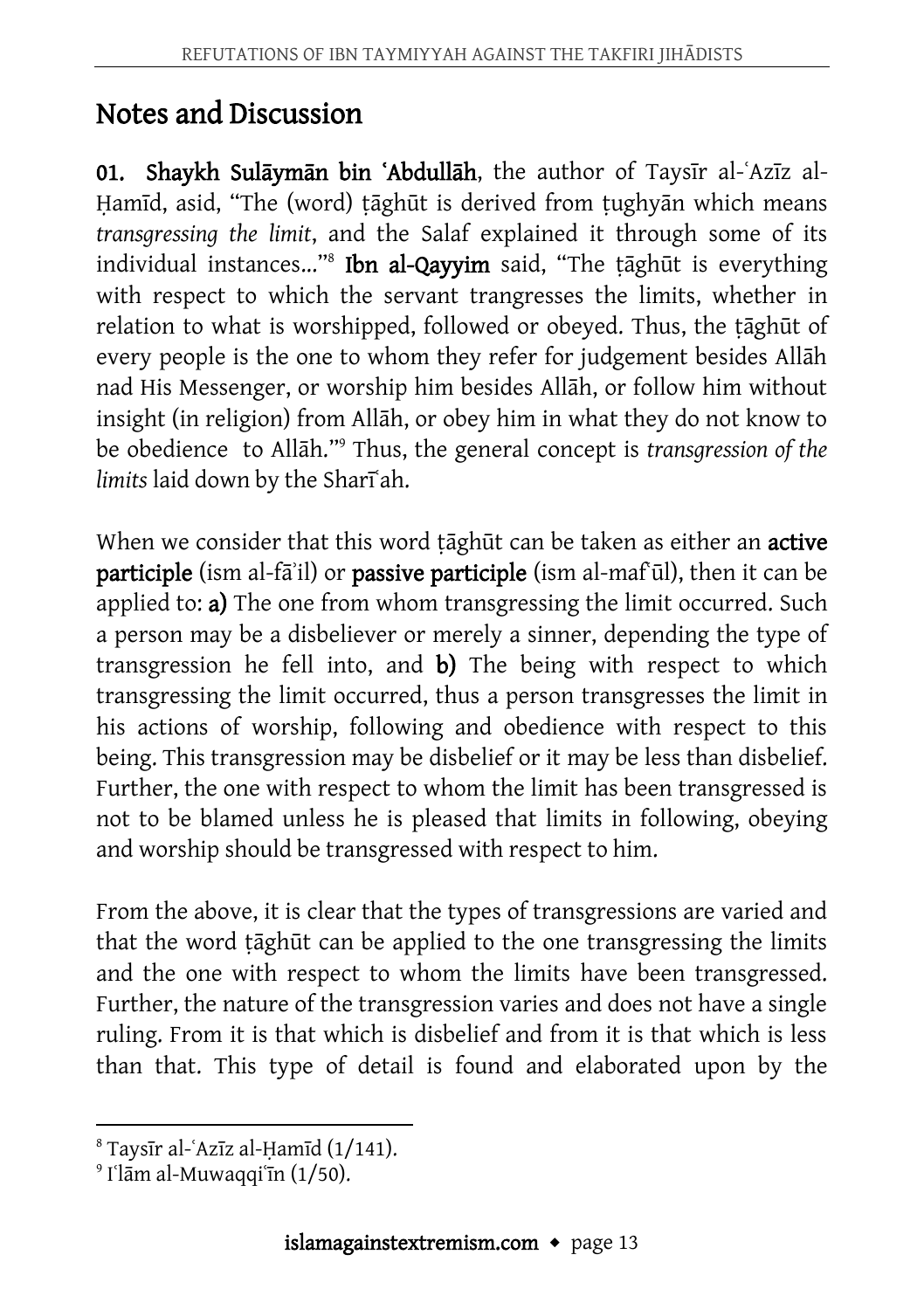scholars of Tawhīd such that no confusion would exist for the one who has taken knowledge from them and has studied their writings in a comprehensive manner.

02. Built on the above, when we look into the sayings of the scholars in their totality, we find a range of applications of this word, ṭāghūt:

- Shaytān, Iblīs
- Pharoah and Nimrod
- The soothsayer
- Every deity worshipped besides Allāh
- The devils
- Stones, trees, idols
- The one who diverts from goodnesss
- Everything that diverts from goodness
- Every head of misguidance
- False innovated principles such as those of Ahl al-Kalām
- The one followed in disobedience or misguidance
- Everything that is venerated in falsehood

03. When we look into the numerous statements of Shaykh al-Islām Muḥammad bin ʿAbd al-Wahhāb we find that his statements are varied and include instances from the categories mentioned above: Iblīs, the one worshipped and who is pleased with being worshipped, the one who claims knowledge of the unseen, the one who calls others to worship him, the one who rules by other than what Allah revealed.<sup>10</sup> And in another place: The Shayṭān who calls to the worship of other than Allāh, the tyrannical ruler who alters the judgements of Allāh, the one who rules by other than Allāh, the one who claims knowledge of the unseen and the one worshipped besides Allāh who is pleased with such worship.<sup>11</sup> And in another place: Shaytan, the tyrannical ruler, the one who takes bribes, the one pleased with being worshipped and the one

 $\overline{a}$ <sup>10</sup> Al-Durar al-Saniyyah (1/136).

 $11$  Ibid. (1/161-162).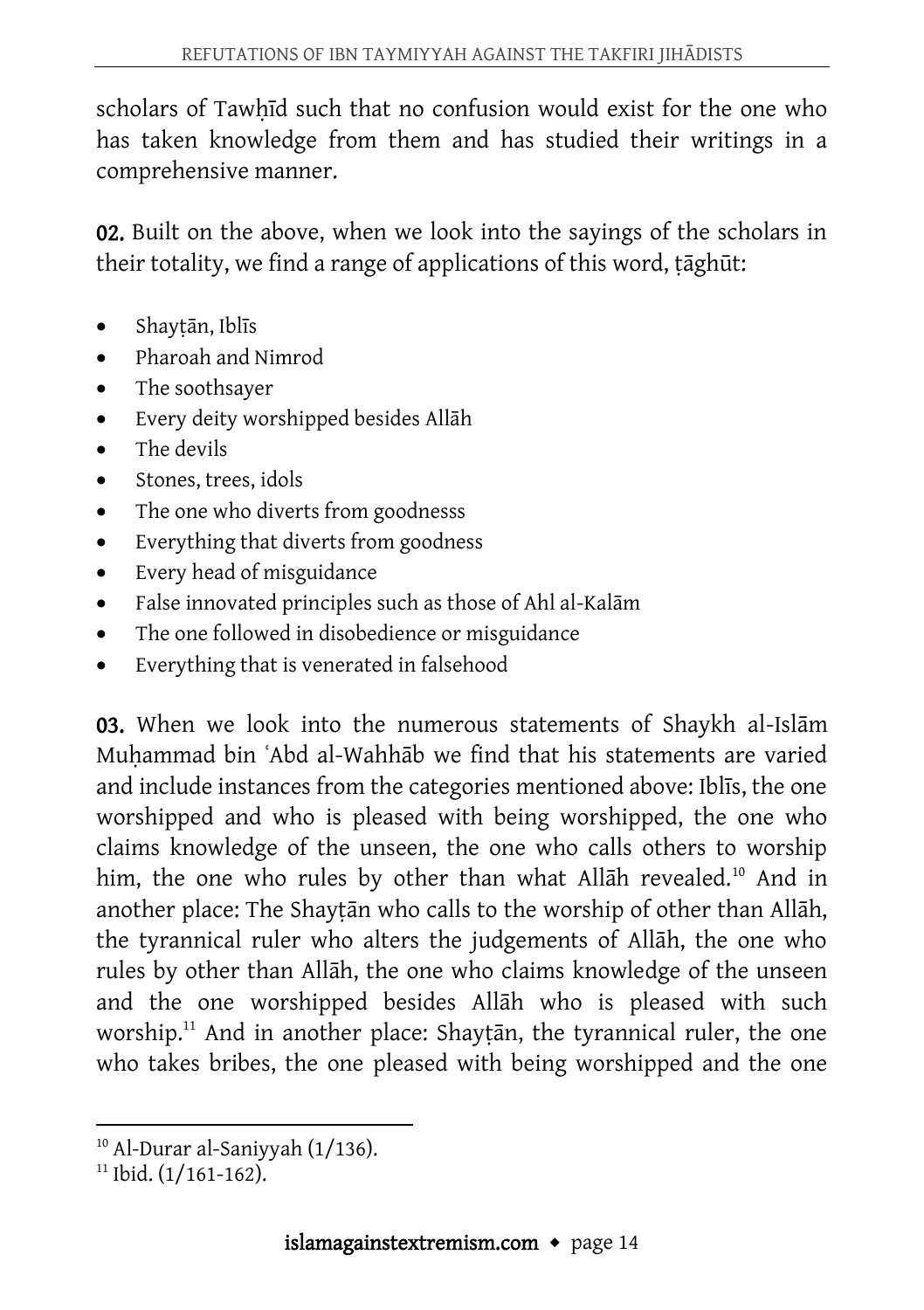who acts without knowledge.<sup>12</sup> It is clear that there are actions included here which are not *kufr akbar* (major disbelief) and enter into the realm of *ẓulm*(oppression) and *fisq* (sinfulness).

04. Here are statements of other authorities: Al-Jawharī, said, "The soothsayer, the Shaytan and the heads of misguidance".<sup>13</sup> Ibn Manzur said, "Every head in misguidance is a țāghūt"<sup>14</sup> and he also cites this from al-Shaʿbī, ʿAtāʾ and Mujāhid.<sup>15</sup> Ibn Hishām said, "The tāghūt is everything which misguides from the truth."<sup>16</sup> Ibn Taymiyyah said, "The tawāghīt: everything that is venerated in falsehood".<sup>17</sup> Al-Qurṭubī said, "Such as the Shayṭān, the soothsayer, the idol and everyone who called to misguidance."<sup>18</sup> From these statements, it is clear that the heads of the Khārijites are ṭawāghīt who are followed and obeyed.

05. Once we have understood all of the above, it should then be clear that not every instance of a person exceeding the limits in terms of following (ittibāʿ), obeying (ṭāʿah) and worshipping (ʿibādah) is an instance of major kufr or shirk. An example which is used by the scholars to refute the Khārijites is the ḥadīth in which the Prophet () said, "*Wretched is the worshipper of the dīnār, wretched is the worshipper of the dirham, wretched is the worshipper of velvet and wretched is the worshipper of silk*."<sup>19</sup> Shaykh Ibn al-'Uthaymīn said, "Naming the Muslim person as 'a worshipper of the dīnār, dirham and khamīṣah', this servitude (ʿubūdiyyah) does not enter into shirk (polytheism) so long as it does not reach the level of shirk. However, it is another type which causes [a person's] sincerity (ikhlāṣ) to be defective. This is because he put a type of love (of something) in his heart which competes with love of Allāh

 $\overline{a}$  $12$  Ibid. (1/137).

<sup>13</sup> Al-Ṣiḥāh under the root *ṭā ghāyn alif* (p. 265).

 $14$  Lisān al-ʿArab (8/444).

 $15$  Ibid (15/9).

<sup>16</sup> Al-Sīrah al-Nabawiyah (3/100).

<sup>&</sup>lt;sup>17</sup> Refer to Qā`idah Fil-Mahabbah (p. 123) and Bayān Talbīs al-Jahmiyyah (3/62).

 $18$  Tafsīr al-Qurtubī (7/57) in explanation of al-Nahl 16:36.

<sup>&</sup>lt;sup>19</sup> Related by al-Bukhārī.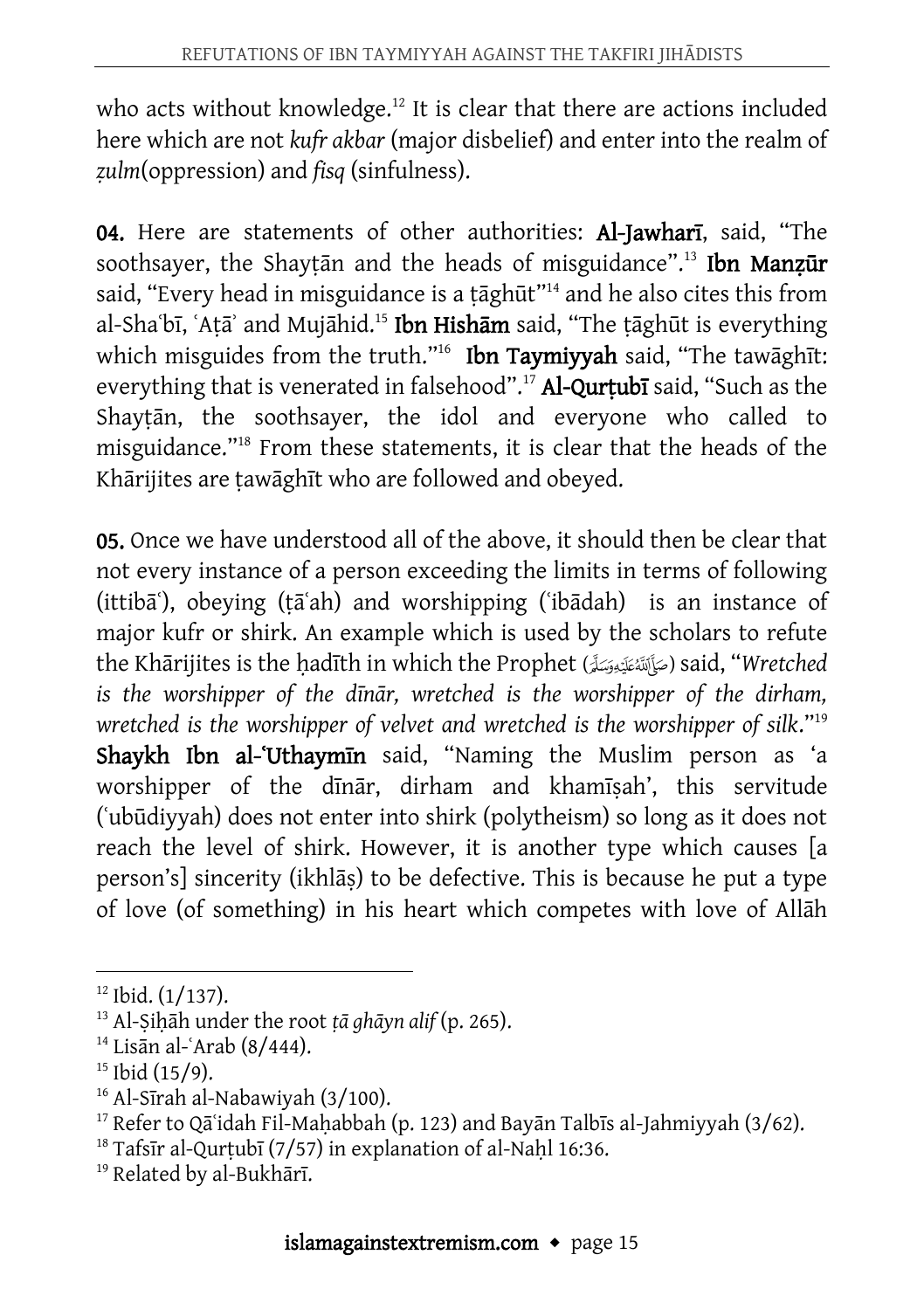() and love of the actions of the hereafter."<sup>20</sup> In a like manner, not every instance of following (ittiba<sup>s</sup>) and not every instance of obeying (ṭāʿah) constitutes worship of another besides Allāh with a worship that enters into major shirk. To illustrate this with the issue of obeying those who make lawful what Allāh made unlawful and who make unlawful what Allāh made lawful, a matter that will be looked at in detail later in this series. In the tafṣīl (detail) provided by the scholars, including Ibn Taymiyyah, we see that the one who merely obeys them in acting upon what they made lawful or unlawful does not fall into major kufr until and unless he believes to be lawful in the religion what they made lawful and treats as being unlawful in the religion what they made unlawful. As for mere obedience in and of itself, then it does not constitute what enters the realm of major kufr but is a major sin. So even though the limits were transgressed here (ṭughyān), it is not a transgression entering into major disbelief. These details and clarifications are clear in the speech and writings of the scholars from Ibn Taymiyyah right down to the scholars of Najd today who are the inheritors of the teachings of Shaykh al-Islām Muhammad bin 'Abd al-Wahhāb. Yet all of this was missed or deliberately ignored by the Khārijite dogs because they are not upon the way of these scholars. Rather, they are upon the manhaj of the Khārijites laid down for them by two Rāfiḍīs known as Sayyid Quṭb and Abū Aʿlā Mawdūdī and they sought to deceive the ummah by throwing their own filth onto the Salafī scholars as a means of concealing their own misguidance and making them (the Salafī scholars) and Salafiyyah as scapegoats for their own extremism. This is alongside the fact that it is these scholars who are the inheritors of that knowledge. Thus, we see that these modern Khārijites are no different to their ancestors of old, ʿAbdullāh bin Wahb al-Rāsibī, the leader of the breakaway Islāmic State in the time of ʿAlī ((صَلَقَةَ) and Zayd bin Husayn al-Ta<sup> $\tau$ </sup> and others, who claimed that they understood the religion and its foundations better than the Companions, whom they accused with disbelief and apostasy, whilst these Companions were the ones who took the religion and its foundations directly from the Prophet (صَأَلِللَّهُ عَلَيْهِ وَسَلَّمَ).

 $\overline{a}$  $20$  Al-Qawl al-Mufīd  $(2/71)$ .